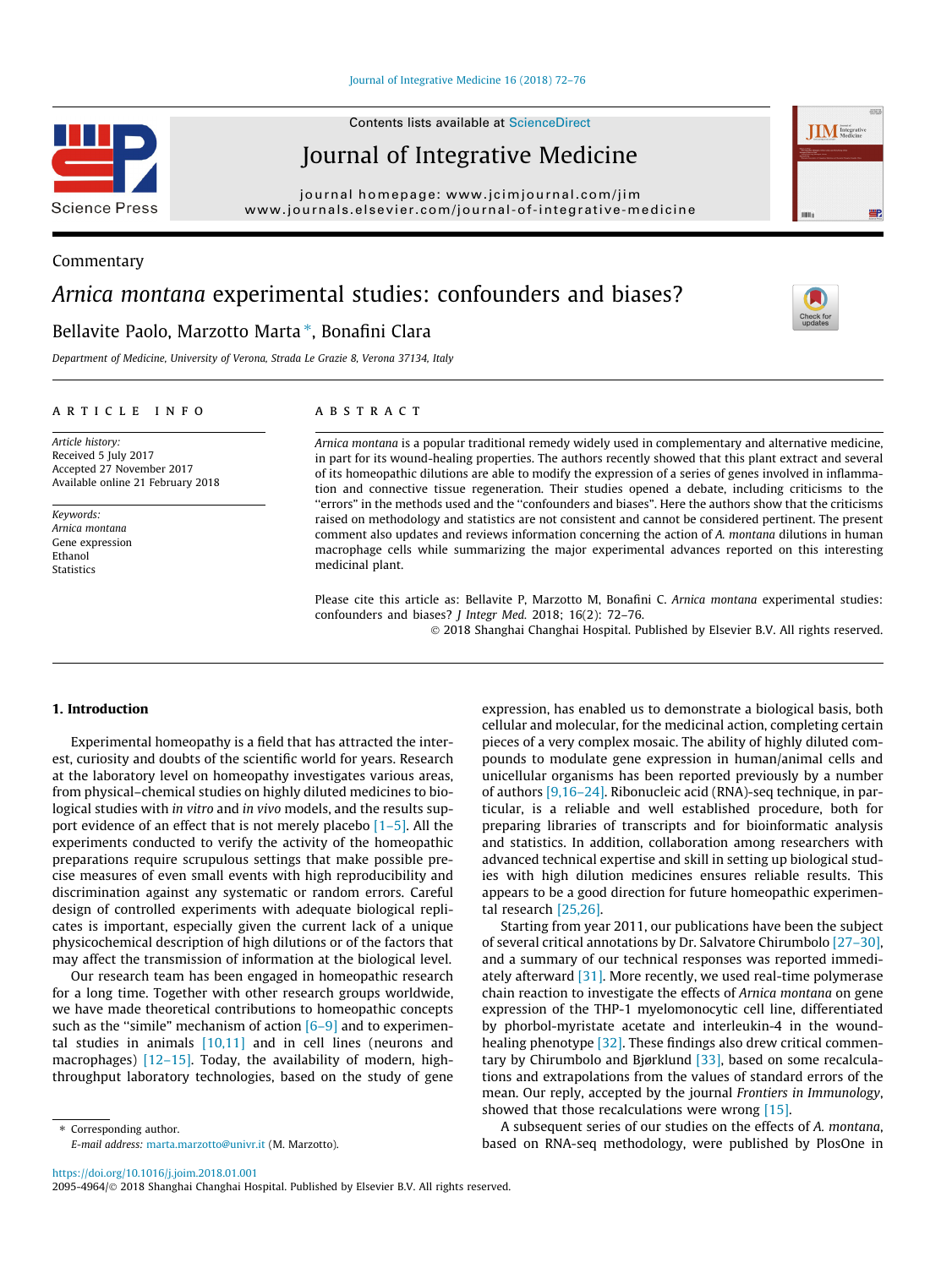November 2016 [\[14\].](#page-3-0) This article was the subject of a recent commentary by Chirumbolo and Bjørklund [\[34\],](#page-4-0) published in the Journal of Integrative Medicine.

Such debate has enabled us to define in more detail the experimental methods applied, providing a useful tool for experimental homeopathic research.

#### 2. A. montana drug composition

Chirumbolo and Bj $\emptyset$ rklund [\[34\]](#page-4-0) criticize the molar estimation of sesquiterpene lactones in A. montana dilutions. We do not agree with this remark. In actual fact, in our study, A. montana mother tincture is chemically characterized in accordance with the European Pharmacopoeia Guidelines [\[35\],](#page-4-0) which conventionally measure the quality of A. montana preparation in terms of the content of sesquiterpene lactones, considered to be the active ingredients of reference, even if a complex variety of chemical ester variants and other chemical compounds could be present as a function of the cultivar, the part of the plant and the timing and methods of harvesting. Sesquiterpene lactones are determined by liquid chromatography and expressed as dihydrohelenalin tiglate. It follows that estimating the average molar weight of sesquiterpene lactone esters as  $340$  g/mol  $\left[36\right]$  is adequate for converting chromatographic quantification into molar concentration. Note that we had already published a rebuttal reaffirming the validity of our calculation of standard sesquiterpene lactones in our samples [\[15\]](#page-3-0) in response to a previous letter from Chirumbolo and Bjørklund [\[33\].](#page-4-0)

A major argument of Chirumbolo and Bjørklund [\[34\]](#page-4-0) is that they think we used 51.1 mmol/L ethanol in our assay system, a dose which they consider to be too high and toxic for cells. However, the two authors made an error in their calculations: as is clearly stated in the methods of our paper, all the dilutions tested in cells (2 c and higher) were prepared in 0.3% ethanol and then further diluted 1/10 in culture medium. Since ethanol in final cell culture was 0.03%, and the molar mass of ethanol is 46.07 g/mol, with a density of 0.7893  $g/cm^3$ , this corresponds to 5.1 mmol/L and not 51.1 mmol/L.

Taking into consideration the presence of factors that may alter cell viability is a mandatory step, especially in in vitro experiments. It was precisely for this reason that we chose to dilute both the medicinal product and its vehicle (control), originally hydroalcoholic solutions at 30% v/v ethanol, as a large part of homeopathic medicinal products, a total of 1000 times the concentration present in cell cultures. This operation guarantees the non-toxicity of the ethanol, whether in the verum or placebo, as shown by suitable cell viability assays [\[13–15\].](#page-3-0) The residual ethanol (0.03%) could have an effect on the background activity of the cells, but it would be identical in the medicine and in the control. Consequently, all considerations about the purported confounding effects on gene expression and cell viability ascribed to ethanol in control and in A. montanatreated samples should be considered to be wrong and misleading, since they refer to ethanol doses ten times higher than the actual ones. Note that a refutation of Chirumbolo's erroneous opinions on the toxicity of ethanol in homeopathic medicines has already been published [\[12\].](#page-3-0)

Throughout the text, Chirumbolo and Bjørklund [\[34\]](#page-4-0) suggested a possible biasing effect on the control samples due to a supposed difference in the handling of the A. montana dilutions and of the control vehicle (the preparations and the treated samples). This is an important point in the design of experiments with highly diluted medicine, giving us the opportunity to emphasize how these controls were properly performed in our experiments. Actually, as described by Marzotto et al.  $[14]$ , the control solutions (solvents) in all the reported experiments were prepared under the same procedure as the drug dilutions, just without the plant extract, as indicated. All the procedural handling was conducted in parallel, including filtering of the first 1c solution of the A. montana or of the ethanol vehicle (the same batch of the verum, provided by the pharmaceutical manufacturer). The time of conservation was exactly the same. Control and A. montana samples were subjected to matching experimental steps, from the cell cultures to RNA-seq and bioinformatic pipeline.

#### 3. Clarification of protocol and statistics

Chirumbolo et al. [\[34\]](#page-4-0) hint at purported ''biases" due to the pooling of RNA samples. Actually, the pooling of equal amounts of carefully quantized RNAs from replicated experiments in the same cell line—as we did in our experiments—is a conventional procedure for evaluating the presence of general trends in gene expression, in cases where the number of test samples must be minimized. As confirmation of the reliability of the results from the pooled samples, in our RNA-seq study (not DNA-microarray), we analyzed the gene expression values of A. montana 2 c and of the controltreated samples, both as five separate samples and as a pool, and the values matched very well, as reported in Fig. 5 and Table S1 [\[14\]](#page-3-0). Moreover, in a recent paper [\[37\],](#page-4-0) it was reported that A. montana 2c up-regulated the same gene set both in THP-1 cells activated with lipopolysaccharide 10 ng/mL and in cells in a resting condition. These data confirmed that such differentially expressed genes (DEGs) are the true target of A. montana 2 c and excluded the possibility of control biases. In any case, the significant genes differentially expressed upon A. montana 2 c treatment, as reported by Marzotto et al. [\[14\],](#page-3-0) were derived from a statistical analysis of five independent experiments and not from pooled samples. We calculated the P values of DEGs with A. montana 2 c by DESeq2, one of the most modern and rigorous statistical methods, specifically designed and applied to RNA-seq dataset experiments [\[38\].](#page-4-0) The few genes that emerged from our analysis as targets of A. montana action on human macrophages have an elevated biological significance and internal coherence; moreover, increased fibronectin secretion was observed at the protein level as well. Therefore, the criticism of Chirumbolo and Bjørklund [\[34\]](#page-4-0) regarding the statistical approach we used to infer the significance of DEGs, claiming that a greater number of replicated samples was necessary and a more rigorous test should have been used, is unwarranted.

The paper cited  $[34]$  also criticized the statistical test used to compare expression trends of the set of 20 DEGs after treatment with higher A. montana dilutions  $(2 c, 3 c, 5 c, 9 c, 15 c)$  and the control. The authors wrongly declared that the criticized paper used only the Friedman test (defined as not effective), while Marzotto et al. [\[14\]](#page-3-0) applied the Friedman test (as a non-parametric analysis of variance), followed by the Wilcoxonsigned rank test (as a paired comparison post-hoc test). Chirumbolo and Bjørklund  $[34]$  purport to recalculate P values with the Wilcoxon–Mann–Whitney and Kolmogorov–Smirnov tests, concluding with the contention that most of our results are false and not meaningful. This re-analysis is erroneous for a series of reasons:

(1) The Wilcoxon–Mann–Whitney and Kolmogorov–Smirnov tests are not appropriate for this analysis, because those tests, unlike the Wilcoxon-signed rank test, must be applied to independent samples, but the geneset expression profiles of treated and control samples found in Tables S1 and S2 are absolutely matched or dependent samples. This means that, in their own statistical tests, Chirumbolo and Bjørklund [\[34\]](#page-4-0) compared expression profiles without any matching of genes between the treated and the control, i.e., the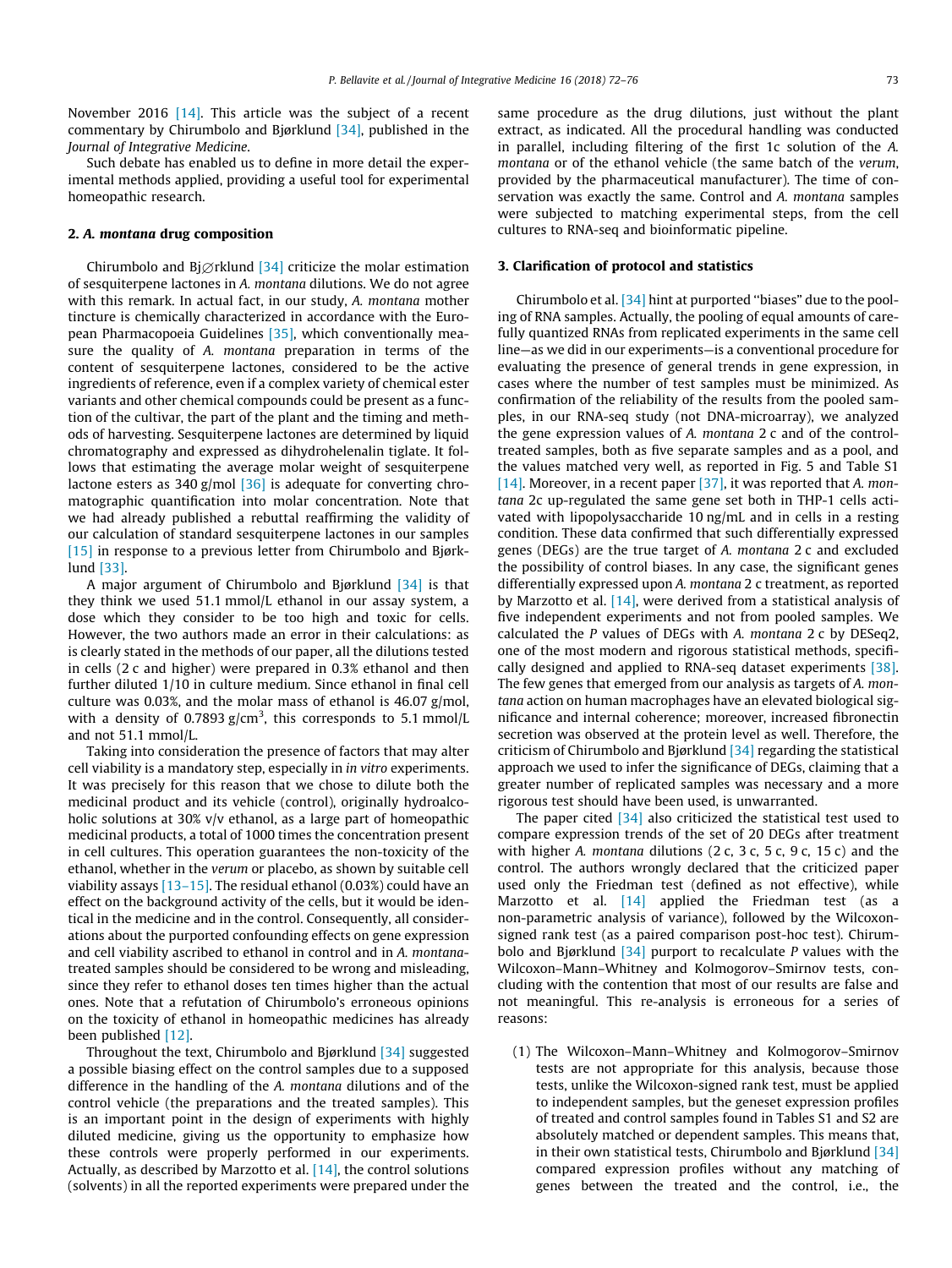expression value of gene A in the treated sample is not matched with the value of the same gene A in the control, and this obviously results in a misleading procedure.

- (2) Moreover, Marzotto et al.  $[14]$  compared profiles of a biologically coherent geneset, i.e., down-regulated genes separately from up-regulated ones, and not the entire list, which includes genes with opposite expression trends.
- (3) Marzotto et al. [\[14\]](#page-3-0) clearly stated that the list reported in Table S2 included other candidate DEGs that were analyzed to understand the role of A. montana in the extracellular matrix network. Even if genes were apparently modulated by A. montana 2 c, most of those were not modulated by higher A. montana dilutions and their role deserved further investigation. So the re-analysis of Chirumbolo and Bjørklund [\[34\]](#page-4-0), as reported in their Table 2, was not carried out correctly, nor does it add anything to the results already presented. Notably, the genes on Tables S1 and S2 are different populations, and thus cannot be merged to perform a new statistical analysis, as reported in the text on ''summing all data reported in (a) and (b)".

The criticism regarding a presumably irregular homoscedasticity of RNA-seq dataset is surprising. The Bartlett's test suggested by Chirumbolo and Bjørklund [\[34\]](#page-4-0) simply assesses for non-normality of the distributions, but this was already known, and clearly reported by Marzotto et al. [\[14\]](#page-3-0) Actually, the distribution of the expression values of the genome, as in the case of a restricted gene list, is not normal, and other models are used to prepare the data for a statistical analysis [\[38\].](#page-4-0) The RNA-seq dataset obtained by Marzotto et al.  $[14]$  was submitted to quality control analysis, as is customarily required for publication in public databases (as requested by PlosOne). Cluster analysis of samples, using Euclidean distance, confirmed that all datasets from replicated experiments had high similarity scores (>0.85) and were not identified as outliers. Moreover, different genes have intrinsically different variability, depending on their level of expression and on different regulation mechanisms, but this cannot be due to bias in the handling of control samples. Notably, a criticism based on the analysis of standard error of mean distribution and the presence of outliers was already fully refuted as being totally worthless by Olioso et al. [\[15\].](#page-3-0)

In chapter 7, the authors introduce the themes of hydroalcoholic solution inhomogeneity and the possible presence of nanobubbles, issues that have recently drawn the interest of scientists working with theoretical and experimental chemo-physics in the field of high dilutions. As a general suggestion for further investigation of the characteristics of nanostructures, an area of research still in the preliminary phase, this is acceptable. In fact, we reported the presence of nanostructures in the A. montana 2 c dilution, without further defining the nature of these structures. To a certain extent, the presence of nanostructures in A. montana 1 c is to be expected, as the method of preparation involves the plant material being macerated, triturated and vortically mixed in an ethanol solution in glass containers [\[39\]](#page-4-0). The control solution itself might contain nanostructures originating from glass contaminants, but in the case of the control preparation used in this study, they were not detected.

#### 4. Conclusions

We hope that these clarifications are welcome, in the interests of providing correct and truthful information to readers on the action mechanisms of A. montana, which we discovered and published [\[14,15,37\].](#page-3-0)

Our results are complemented by a series of laboratory and clinical studies that, in recent years, have confirmed the potential of A. montana as a plant capable of regulating mechanisms of inflammation and the healing of wounds (Table 1).

Certainly, the vastness of the subject, and above all the variety of medicinal formulations and dilutions employed by the different authors, make it difficult to draw conclusions on the efficacy and therapeutic capabilities of the plant, and further studies are desirable.

Basic research in homeopathy is a new field. It is fascinating but challenging, because it deals with difficult-to-solve technical issues

#### Table 1

Summary of laboratory and clinical studies on Arnica montana.

| Study type            | <b>Tested formulation</b>                                                                  | Setting                                                             | Evidence                                                                                                                    | References |
|-----------------------|--------------------------------------------------------------------------------------------|---------------------------------------------------------------------|-----------------------------------------------------------------------------------------------------------------------------|------------|
| In vitro              | A. montana 30 c.                                                                           | Escherichia coli exposed to<br>ultraviolet irradiation              | Up-regulation of repair genes and amelioration of the<br>oxidative stress                                                   | $[40]$     |
|                       | A. montana 2-15 c (nonlinearity)                                                           | Cultivated macrophages<br>differentiated by interleukin<br>$(IL)-4$ | Increase in gene expression of some CXC chemokines and<br>bone morphogenetic protein, decrease in MMP-1                     | $[32]$     |
|                       | A. montana 2-15 c (nonlinearity)                                                           | Cultivated macrophages<br>differentiated by IL-4                    | Increase in gene expression and production of fibronectin                                                                   | $[14]$     |
|                       | Pure helenalin, dihydrohelenalin and<br>chamissonolid                                      | T-cells, B-cells and epithelial<br>cells                            | Inhibition of activation of transcription factor NF-KB                                                                      | $[41]$     |
|                       | Pure helenalin                                                                             | $CD4^+$ T-cells                                                     | Immunosuppressive effects                                                                                                   | $[42]$     |
|                       | Whole extract                                                                              | Murine macrophages challenged<br>with lipopolysaccharide            | Inhibition of nitric oxide production without cytotoxicity                                                                  | $[43]$     |
| Laboratory<br>animals | A. montana 6 c                                                                             | Rat paw edema induced by<br>carrageenan                             | Treated rats presented less intense edema. Animals that<br>presented precocious edema were less responsive to A.<br>montana | $[44]$     |
|                       | A. montana 6 c                                                                             | Rat paw edema induced by<br>nystatin                                | Reduction in edema (post-induction effect)                                                                                  | $[45]$     |
|                       | Traumeel S, a homeopathic<br>formulation containing A. montana<br>and other plant extracts | Rat paw edema induced by blood                                      | Reduction in edema (post-induction effect)                                                                                  | $[46]$     |
|                       | A. montana 4 x                                                                             | Rat paw edema induced by<br>carrageenan                             | No effect                                                                                                                   | $[47]$     |
|                       | A. montana 30 c.                                                                           | Rat                                                                 | Protects against hepatic mitochondrial peroxidation                                                                         | $[48]$     |
|                       | Whole A. montana extract (75 mg/kg)                                                        | Rat paw arthritis induced by<br>collagen                            | Improvement of arthritis index, decrease in pro-<br>inflammatory cytokines                                                  | $[49]$     |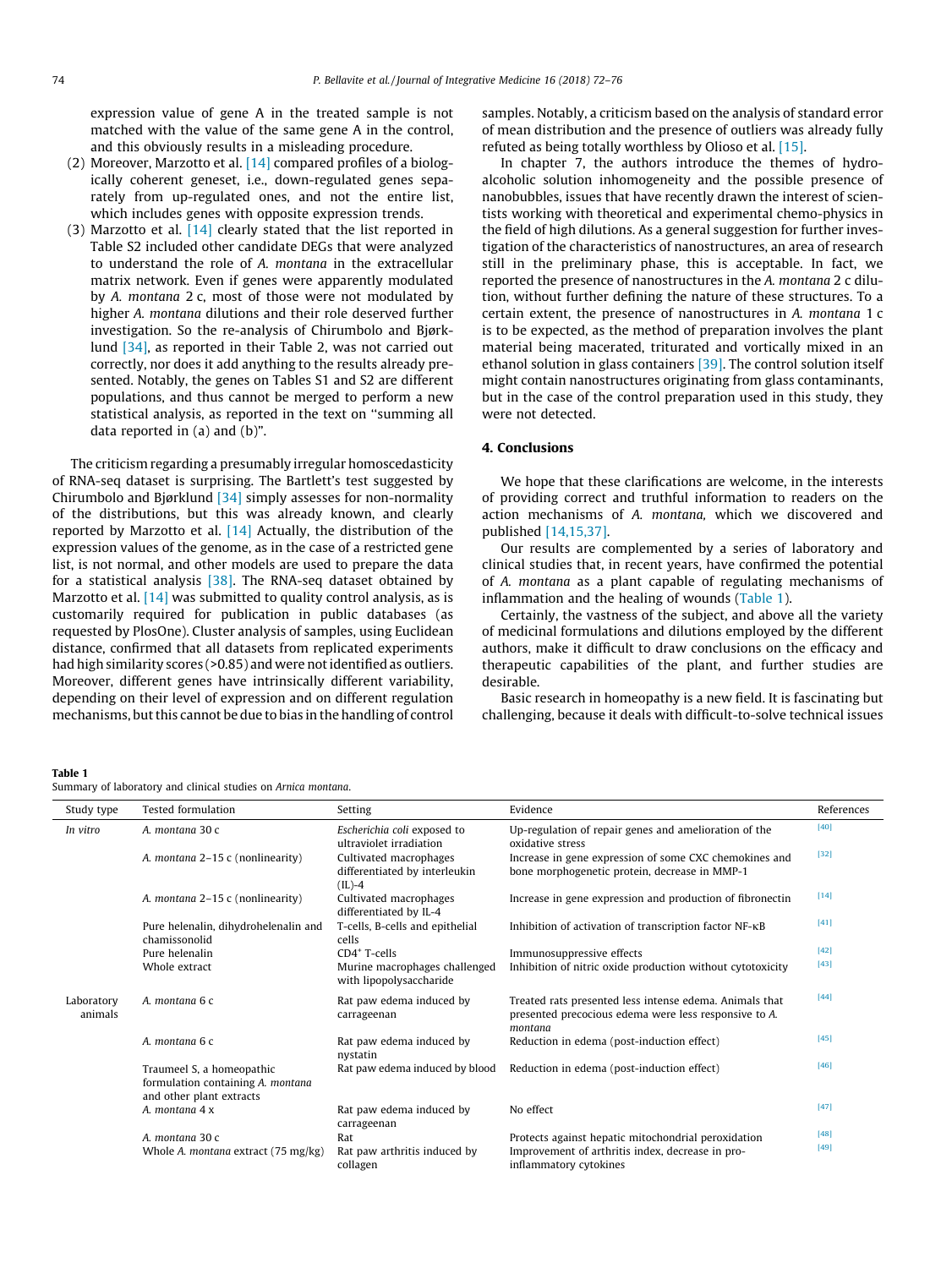<span id="page-3-0"></span>Table 1 (continued)

| Study type          | Tested formulation                                                                                            | Setting                                                                           | Evidence                                                                                                                                                                                  | References |
|---------------------|---------------------------------------------------------------------------------------------------------------|-----------------------------------------------------------------------------------|-------------------------------------------------------------------------------------------------------------------------------------------------------------------------------------------|------------|
| Clinical<br>studies | Whole A. montana extract (50 mg/kg)                                                                           | Citric-acid-induced cough reflex<br>in guinea pig                                 | Reduction in the cough efforts by and bronchodilator activity<br>of A. montana complex                                                                                                    | $[50]$     |
|                     | A. montana 3D gel combined with<br>microcurrent                                                               | Rat (linear incision wound<br>model)                                              | Improved wound healing                                                                                                                                                                    | $[51]$     |
|                     | A. montana gel plus<br>hydroxyethylsalicylate                                                                 | Ankle sprains                                                                     | Alleviates pain                                                                                                                                                                           | $[52]$     |
|                     | A. montana gel                                                                                                | Hand osteoarthritis                                                               | A. montana gel probably improves symptoms as effectively as<br>a gel containing non-steroidal anti-inflammatory drug                                                                      | $[53]$     |
|                     | A. montana 30 x                                                                                               | Knee surgery                                                                      | Reduced pain and swelling after cruciate ligament surgery<br>(not after arthroscopy)                                                                                                      | $[54]$     |
|                     | Various (Review)                                                                                              | Rhinoplasty                                                                       | Eyelid edema and ecchymosis during the first 7 days<br>postoperatively showed a statistically significant decrease in<br>the A. montana administration groups versus the control<br>group | $[55]$     |
|                     | A. montana 1 M and A. montana 12 c                                                                            | Rhinoplasty                                                                       | Reduced edema during the early postoperative period                                                                                                                                       | $[56]$     |
|                     | A. montana $1 M$ and $12 c$                                                                                   | Rhinoplasty                                                                       | A. montana seemed to accelerate postoperative healing                                                                                                                                     | $[57]$     |
|                     | A. montana 1 M and 12 c                                                                                       | Rhytidectomy                                                                      | Reduction in ecchymosis                                                                                                                                                                   | $[58]$     |
|                     | Topical A. montana cream                                                                                      | Rhinoplasty                                                                       | Regression of postoperative edema and ecchymosis in treated<br>patients                                                                                                                   | $[59]$     |
|                     | A. montana 1000 Korsakovian dilution                                                                          | Mastectomy                                                                        | The per-protocol analysis revealed a lower mean volume of<br>blood and serum collected in drainages with A. montana                                                                       | [60]       |
|                     | Topical hydrogel pads (OcuMend,<br>Cearna Inc., Chicago, IL) containing A.<br>montana 50 M 50% and Ledum 50 M | Oculofacial procedures,<br>including blepharoplasty,<br>browpexy, and rhinoplasty | Subjective physician-patient rating scores showed<br>accelerated healing in A. montana-treated patients compared<br>with expected healing                                                 | $[61]$     |
|                     | Homeopathic complex (A. montana<br>and other components, each at 6c<br>dilution)                              | Osteoarthritis                                                                    | Treatment group significantly outperformed the control<br>group with regard to pain, daily functioning, and motion                                                                        | $[62]$     |
|                     | A. montana 4 x                                                                                                | Hallux valgus surgery                                                             | Equivalent of diclofenac in wound healing, lower efficacy in<br>pain scores                                                                                                               | $[63]$     |
|                     | A. montana 200 c                                                                                              | Wisdom teeth removal                                                              | No effects on pain and swelling                                                                                                                                                           | $[64]$     |
|                     | A. montana 30 c. 6 c                                                                                          | Carpal tunnel syndrome                                                            | No effects on pain and swelling                                                                                                                                                           | [65]       |
|                     | A. montana 30 c                                                                                               | Tonsillectomy                                                                     | Reduction in pain, not of analgesic consumption                                                                                                                                           | $[66]$     |
|                     | A. montana 30 c                                                                                               | Hysterectomy                                                                      | No effects on pain and recovery rate                                                                                                                                                      | $[67]$     |

The units of homeopathic dilutions cited are: "c", diluted at a ratio 1:100; "x" diluted at a ratio 1:10; "M", diluted at a ratio 1:100 for 1000 times. MMP-1: matrix metalloproteinase-1; NF-KB: nuclear factor-kappa B.

of the physicochemical nature of high dilutions, their action mechanisms, and the paradoxical reversal of the effects of drugs.

#### Competing interests

The authors declare no conflict of interest.

#### References

- [1] [Bellavite P, Marzotto M, Olioso D, Moratti E, Conforti A. High-dilution effects](http://refhub.elsevier.com/S2095-4964(18)30012-8/h0005) [revisited. 1. Physicochemical aspects. Homeopathy 2014;103\(1\):4–21](http://refhub.elsevier.com/S2095-4964(18)30012-8/h0005).
- [2] [Bellavite P, Marzotto M, Olioso D, Moratti E, Conforti A. High-dilution effects](http://refhub.elsevier.com/S2095-4964(18)30012-8/h0010) [revisited. 2. Pharmacodynamic mechanisms. Homeopathy 2014;103\(1\):22–43](http://refhub.elsevier.com/S2095-4964(18)30012-8/h0010).
- [3] [Mathie RT, Ramparsad N, Legg LA, Clausen J, Moss S, Davidson JR, et al.](http://refhub.elsevier.com/S2095-4964(18)30012-8/h0015) [Randomised, double-blind, placebo-controlled trials of non-individualised](http://refhub.elsevier.com/S2095-4964(18)30012-8/h0015) [homeopathic treatment: systematic review and meta-analysis. Syst Rev](http://refhub.elsevier.com/S2095-4964(18)30012-8/h0015) [2017;6\(1\):63](http://refhub.elsevier.com/S2095-4964(18)30012-8/h0015).
- [4] [Frass M, Friehs H, Thallinger C, Sohal NK, Marosi C, Muchitsch I, et al. Influence](http://refhub.elsevier.com/S2095-4964(18)30012-8/h0020) [of adjunctive classical homeopathy on global health status and subjective](http://refhub.elsevier.com/S2095-4964(18)30012-8/h0020) [wellbeing in cancer patients—a pragmatic randomized controlled trial.](http://refhub.elsevier.com/S2095-4964(18)30012-8/h0020) [Complement Ther Med 2015;23\(3\):309–17.](http://refhub.elsevier.com/S2095-4964(18)30012-8/h0020)
- [5] [Elia V, Germano R, Napoli E. Permanent dissipative structures in water: the](http://refhub.elsevier.com/S2095-4964(18)30012-8/h0025) [matrix of life? Experimental evidences and their quantum origin. Curr Top](http://refhub.elsevier.com/S2095-4964(18)30012-8/h0025) [Med Chem 2015;15\(6\):559–71.](http://refhub.elsevier.com/S2095-4964(18)30012-8/h0025)
- [6] [Bellavite P, Lussignoli S, Semizzi ML, Ortolani R, Signorini A. The similia](http://refhub.elsevier.com/S2095-4964(18)30012-8/h0030) [principle: from cellular models to regulation of homeostasis. Br Homeopath J](http://refhub.elsevier.com/S2095-4964(18)30012-8/h0030) [1997;86\(2\):73–85.](http://refhub.elsevier.com/S2095-4964(18)30012-8/h0030)
- [7] [Bellavite P. Complexity science and homeopathy: a synthetic overview.](http://refhub.elsevier.com/S2095-4964(18)30012-8/h0035) [Homeopathy 2003;92\(4\):203–12.](http://refhub.elsevier.com/S2095-4964(18)30012-8/h0035)
- [8] [Bellavite P, Olioso D, Marzotto M, Moratti E, Conforti A. A dynamic network](http://refhub.elsevier.com/S2095-4964(18)30012-8/h0040) [model of the similia principle. Complement Ther Med 2013;21\(6\):750–61.](http://refhub.elsevier.com/S2095-4964(18)30012-8/h0040)
- [9] [Bellavite P, Signorini A, Marzotto M, Moratti E, Bonafini C, Olioso D. Cell](http://refhub.elsevier.com/S2095-4964(18)30012-8/h0045) [sensitivity, non-linearity and inverse effects. Homeopathy 2015;104](http://refhub.elsevier.com/S2095-4964(18)30012-8/h0045)  $(2):139-60.$
- [10] [Magnani P, Conforti A, Zanolin E, Marzotto M, Bellavite P. Dose-effect study of](http://refhub.elsevier.com/S2095-4964(18)30012-8/h0050) Gelsemium sempervirens [in high dilutions on anxiety-related responses in mice.](http://refhub.elsevier.com/S2095-4964(18)30012-8/h0050) [Psychopharmacology 2010;210\(4\):533–45.](http://refhub.elsevier.com/S2095-4964(18)30012-8/h0050)
- [11] [Bellavite P, Marzotto M, Olioso D, Cristofoletti M, Brizzi M, Tononi P, et al.](http://refhub.elsevier.com/S2095-4964(18)30012-8/h0055) [Cellular and transcriptional responses of SH-SY5Y human neurocytes](http://refhub.elsevier.com/S2095-4964(18)30012-8/h0055) following in vitro exposure to [Gelsemium sempervirens](http://refhub.elsevier.com/S2095-4964(18)30012-8/h0055). Int J High Dilution [Res 2012;11\(40\):144–6.](http://refhub.elsevier.com/S2095-4964(18)30012-8/h0055)
- [12] [Marzotto M, Olioso D, Bellavite P. Gene expression and highly diluted](http://refhub.elsevier.com/S2095-4964(18)30012-8/h0060) [molecules. Front Pharmacol 2014;5:237.](http://refhub.elsevier.com/S2095-4964(18)30012-8/h0060)
- [13] [Olioso D, Marzotto M, Moratti E, Brizzi M, Bellavite P. Effects of](http://refhub.elsevier.com/S2095-4964(18)30012-8/h0065) Gelsemium sempervirens [L. on pathway-focused gene expression profiling in neuronal](http://refhub.elsevier.com/S2095-4964(18)30012-8/h0065) [cells. J Ethnopharmacol 2014;153\(2\):535–9](http://refhub.elsevier.com/S2095-4964(18)30012-8/h0065).
- [14] [Marzotto M, Bonafini C, Olioso D, Baruzzi A, Bettinetti L, Di Leva F, et al.](http://refhub.elsevier.com/S2095-4964(18)30012-8/h0070) Arnica montana [stimulates extracellular matrix gene expression in a macrophage cell](http://refhub.elsevier.com/S2095-4964(18)30012-8/h0070) [line differentiated to wound-healing phenotype. PLoS One 2016;11\(11\):](http://refhub.elsevier.com/S2095-4964(18)30012-8/h0070) [e0166340](http://refhub.elsevier.com/S2095-4964(18)30012-8/h0070).
- [15] [Olioso D, Marzotto M, Bonafini C, Brizzi M, Bellavite P. Response to](http://refhub.elsevier.com/S2095-4964(18)30012-8/h0075) commentary: Arnica montana [effects on gene expression in a human](http://refhub.elsevier.com/S2095-4964(18)30012-8/h0075) [macrophage cell line: evaluation by quantitative real-time PCR. Front](http://refhub.elsevier.com/S2095-4964(18)30012-8/h0075) [Immunol 2016;7:320](http://refhub.elsevier.com/S2095-4964(18)30012-8/h0075).
- [16] [Bigagli E, Luceri C, Bernardini S, Dei A, Dolara P. Extremely low copper](http://refhub.elsevier.com/S2095-4964(18)30012-8/h0080) [concentrations affect gene expression profiles of human prostate epithelial cell](http://refhub.elsevier.com/S2095-4964(18)30012-8/h0080) [lines. Chem Biol Interact 2010;188\(1\):214–9.](http://refhub.elsevier.com/S2095-4964(18)30012-8/h0080)
- [17] [Bigagli E, Luceri C, Bernardini S, Dei A, Filippini A, Dolara P. Exploring the](http://refhub.elsevier.com/S2095-4964(18)30012-8/h0085) effects of homeopathic Apis mellifica [preparations on human gene expression](http://refhub.elsevier.com/S2095-4964(18)30012-8/h0085) [profiles. Homeopathy 2014;103\(2\):127–32](http://refhub.elsevier.com/S2095-4964(18)30012-8/h0085).
- [18] [Bigagli E, Luceri C, Dei A, Bernardini S, Dolara P. Effects of extreme dilutions of](http://refhub.elsevier.com/S2095-4964(18)30012-8/h0090) Apis mellifica [preparations on gene expression profiles of human cells. Dose-](http://refhub.elsevier.com/S2095-4964(18)30012-8/h0090)[Response 2016;14\(1\):1–7](http://refhub.elsevier.com/S2095-4964(18)30012-8/h0090).
- [19] [Saha SK, Roy S, Khuda-bukhsh AR. Evidence in support of gene regulatory](http://refhub.elsevier.com/S2095-4964(18)30012-8/h0095) [hypothesis: gene expression profiling manifests homeopathy effect as more](http://refhub.elsevier.com/S2095-4964(18)30012-8/h0095) than placebo. Int J High Dilution Res 2013;12(45):162-7.
- [20] [Olsen S. Effects of ultra-high dilutions of sodium butyrate on viability and gene](http://refhub.elsevier.com/S2095-4964(18)30012-8/h0100) [expression in HEK 293 cells. Homeopathy 2017;106\(1\):32–6.](http://refhub.elsevier.com/S2095-4964(18)30012-8/h0100)
- [21] [Marotti I, Betti L, Bregola V, Bosi S, Trebbi G, Borghini G, et al.](http://refhub.elsevier.com/S2095-4964(18)30012-8/h0105) [Transcriptome profiling of wheat seedlings following treatment with](http://refhub.elsevier.com/S2095-4964(18)30012-8/h0105) [ultrahigh diluted arsenic trioxide. Evid Based Complement Altern Med](http://refhub.elsevier.com/S2095-4964(18)30012-8/h0105) [2014;2014:851263](http://refhub.elsevier.com/S2095-4964(18)30012-8/h0105).
- [22] [Khuda-Bukhsh AR. An overview of research at University of Kalyani in](http://refhub.elsevier.com/S2095-4964(18)30012-8/h0110) [exploring some basic issues of homoeopathy. Indian J Res Homoeopath](http://refhub.elsevier.com/S2095-4964(18)30012-8/h0110) [2017;11:147–57](http://refhub.elsevier.com/S2095-4964(18)30012-8/h0110).
- [23] [de Oliveira CC, de Oliveira SM, Goes VM, Probst CM, Krieger MA, Buchi Dde F.](http://refhub.elsevier.com/S2095-4964(18)30012-8/h0115) [Gene expression profiling of macrophages following mice treatment with an](http://refhub.elsevier.com/S2095-4964(18)30012-8/h0115) [immunomodulator medication. J Cell Biochem 2008;104\(4\):1364–77.](http://refhub.elsevier.com/S2095-4964(18)30012-8/h0115)